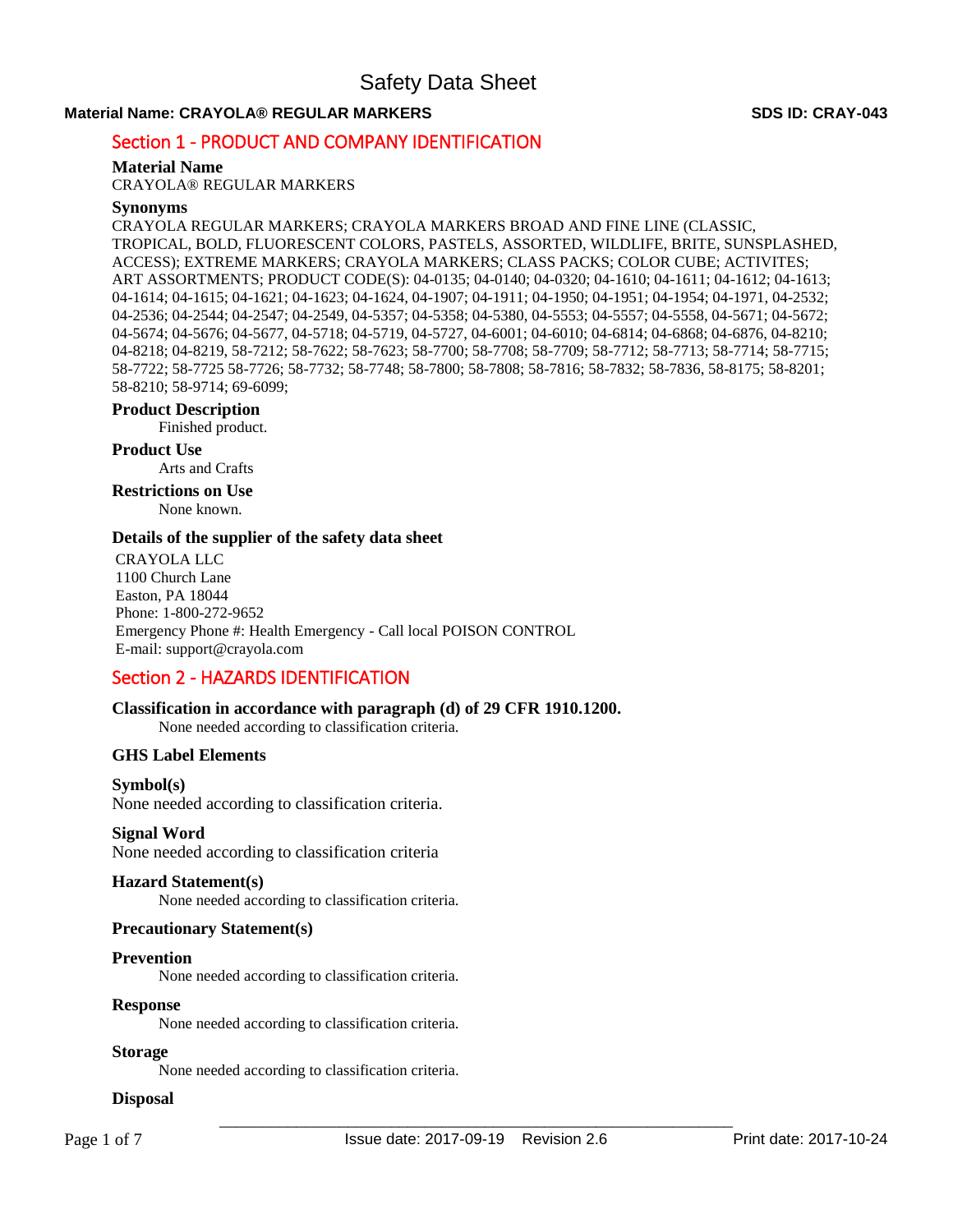### **Material Name: CRAYOLA® REGULAR MARKERS SDS ID: CRAY-043**

Dispose in accordance with all applicable federal, state/regional and local laws and regulations.

### **Other Hazards**

None known.

# Section 3 - COMPOSITION / INFORMATION ON INGREDIENTS

| <b>CAS</b>    | <b>Component Name</b>                                                                                                                                                                                                    | <b>Percent</b> |
|---------------|--------------------------------------------------------------------------------------------------------------------------------------------------------------------------------------------------------------------------|----------------|
| Not available | Product has been certified as nontoxic by the Art $\&$<br>Creative Materials Institute, Inc. and conforms to ASM<br>D 4236 standard practice for labeling art materials for<br>acute and chronic adverse health hazards. | 100            |

# Section 4 - FIRST AID MEASURES

### **Inhalation**

It is unlikely that emergency treatment will be required. Remove from exposure. Get medical attention, if needed.

### **Skin**

It is unlikely that emergency treatment will be required. If adverse effects occur, wash with soap or mild detergent and large amounts of water. Get medical attention, if needed.

### **Eyes**

It is unlikely that emergency treatment will be required. Flush eyes with plenty of water for at least 15 minutes. If eye irritation persists, get medical advice/attention.

### **Ingestion**

Call a poison control center or doctor immediately for treatment advice.

### **Most Important Symptoms/Effects**

### **Acute**

No information on significant adverse effects.

### **Delayed**

No information on significant adverse effects.

# **Indication of any immediate medical attention and special treatment needed**

Treat symptomatically and supportively.

# Section 5 - FIRE FIGHTING MEASURES

### **Extinguishing Media**

### **Suitable Extinguishing Media**

Carbon dioxide. regular dry chemical, regular foam, Water

### **Unsuitable Extinguishing Media**

None known.

### **Hazardous Combustion Products**

Oxides of carbon

# **Advice for firefighters**

Slight fire hazard.

### **Fire Fighting Measures**

Move container from fire area if it can be done without risk. Use extinguishing agent suitable for type of surrounding fire. Avoid inhalation of material or combustion by-products. Stay upwind and keep out of low areas.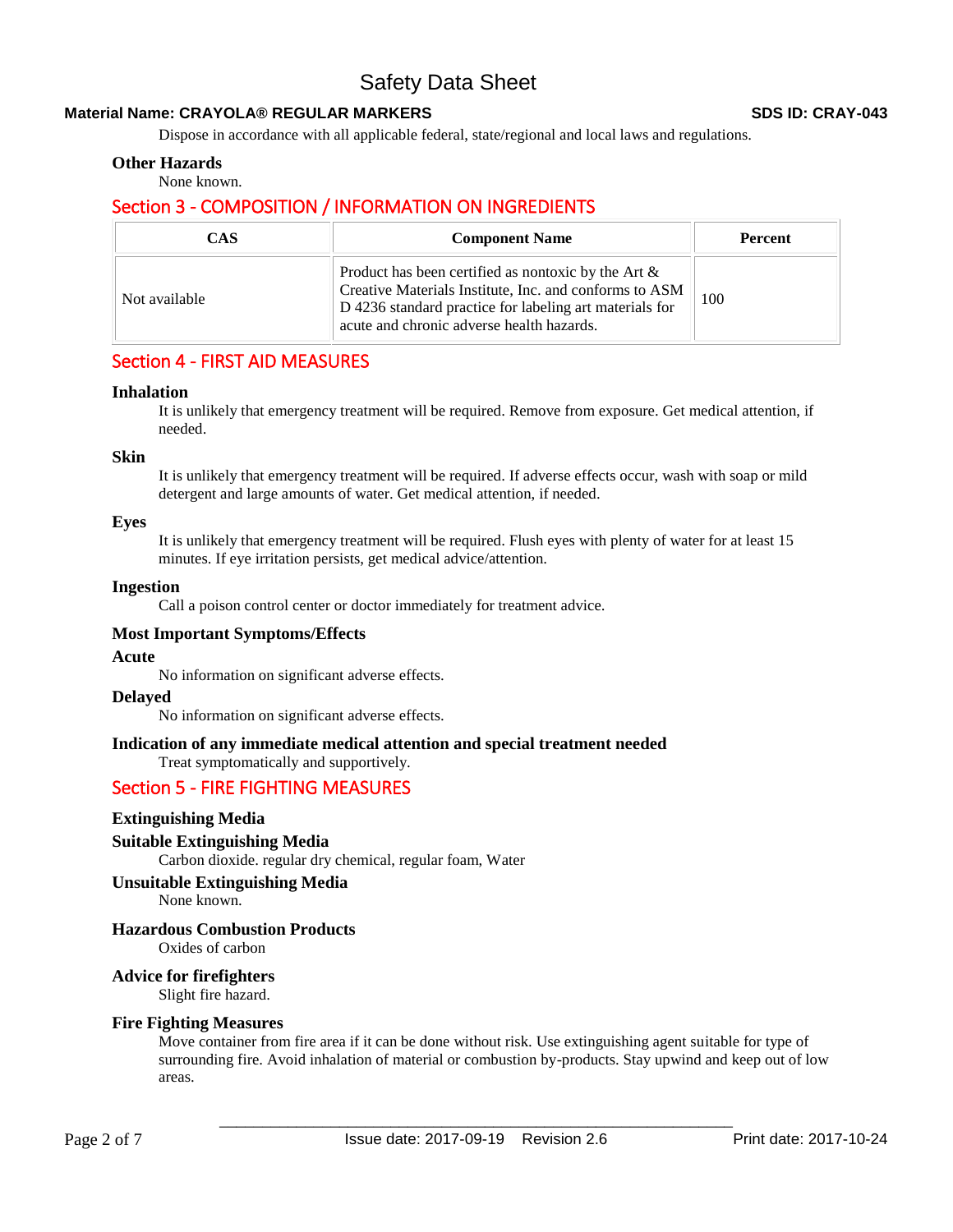### **Material Name: CRAYOLA® REGULAR MARKERS SDS ID: CRAY-043**

### **Special Protective Equipment and Precautions for Firefighters**

Wear protective clothing and equipment suitable for the surrounding fire.

# Section 6 - ACCIDENTAL RELEASE MEASURES

### **Personal Precautions, Protective Equipment and Emergency Procedures**

Wear personal protective clothing and equipment, see Section 8.

### **Methods and Materials for Containment and Cleaning Up**

Absorb with sand or other non-combustible material. Collect spilled material in appropriate container for disposal.

# Section 7 - HANDLING AND STORAGE

### **Precautions for Safe Handling**

Wash thoroughly after handling.

### **Conditions for Safe Storage, Including any Incompatibilities**

None needed according to classification criteria. Store and handle in accordance with all current regulations and standards. See original container for storage recommendations. Keep separated from incompatible substances.

### **Incompatible Materials**

oxidizing materials

# Section 8 - EXPOSURE CONTROLS / PERSONAL PROTECTION

### **Component Exposure Limits**

The following constituents are the only constituents of the product which have a PEL, TLV or other recommended exposure limit. At this time, the other constituents have no known exposure limits.

### **ACGIH - Threshold Limit Values - Biological Exposure Indices (BEI)**

There are no biological limit values for any of this product's components.

### **Engineering Controls**

Based on available information, additional ventilation is not required.

### **Individual Protection Measures, such as Personal Protective Equipment**

### **Eye/face protection**

Eye protection not required under normal conditions.

### **Skin Protection**  Protective clothing is not required under normal conditions.

### **Respiratory Protection**

No respirator is required under normal conditions of use. Under conditions of frequent use or heavy exposure, respiratory protection may be needed.

### **Glove Recommendations**

Protective gloves are not required under normal conditions.

# Section 9 - PHYSICAL AND CHEMICAL PROPERTIES

| Appearance                 | article containing<br>liquid | <b>Physical State</b> | liquid                             |
|----------------------------|------------------------------|-----------------------|------------------------------------|
| Odor                       | None                         | Color                 | various colors                     |
| <b>Odor Threshold</b>      | Not available                | рH                    | $5 - 9$                            |
| <b>Melting Point</b>       | Not available                | <b>Boiling Point</b>  | $<100$ °C ( $<212$ )<br>$\circ$ F) |
| <b>Boiling Point Range</b> | Not available                | <b>Freezing point</b> | Not available                      |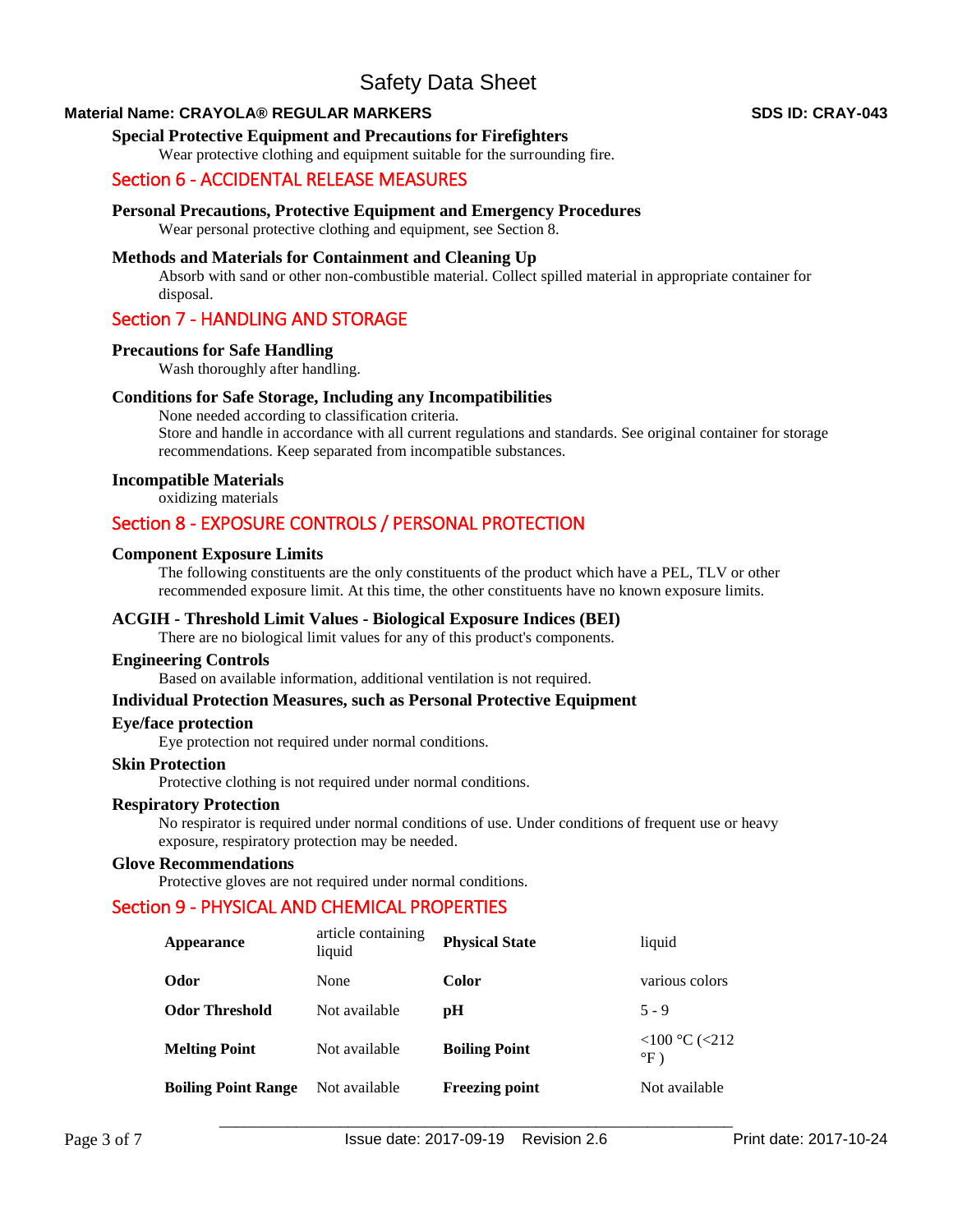## **Material Name: CRAYOLA® REGULAR MARKERS SDS ID: CRAY-043**

**Evaporation Rate** Not available **Flammability (solid, gas)** Not available **Autoignition Temperature** Not available **Flash Point** Not available **Lower Explosive Limit Limit** Not available **Decomposition temperature** Not available **Upper Explosive Limit Limit Not available Vapor Pressure Not available Limit Vapor Density (air=1)** Not available **Specific Gravity (water=1)** 1.01 - 1.05 **Water Solubility** (Soluble) **Partition coefficient: noctanol/water 1200** Not available **Viscosity Not available Kinematic viscosity Not available Solubility (Other)** Not available **Density** 1.01 - 1.05 g/cc **Physical Form** article containing<br>liquid **Molecular Weight Not available** 

# Section 10 - STABILITY AND REACTIVITY

# **Reactivity**

No hazard expected.

### **Chemical Stability**

Stable at normal temperatures and pressure.

# **Possibility of Hazardous Reactions**

Will not polymerize.

# **Conditions to Avoid**

None reported.

# **Incompatible Materials**

oxidizing materials

# **Hazardous decomposition products**

Oxides of carbon.

# **Thermal decomposition products**

Oxides of carbon

# Section 11 - TOXICOLOGICAL INFORMATION

# **Information on Likely Routes of Exposure**

# **Inhalation**

No information on significant adverse effects.

### **Skin Contact**

No information on significant adverse effects.

# **Eye Contact**

No information on significant adverse effects.

### **Ingestion**

No information on significant adverse effects.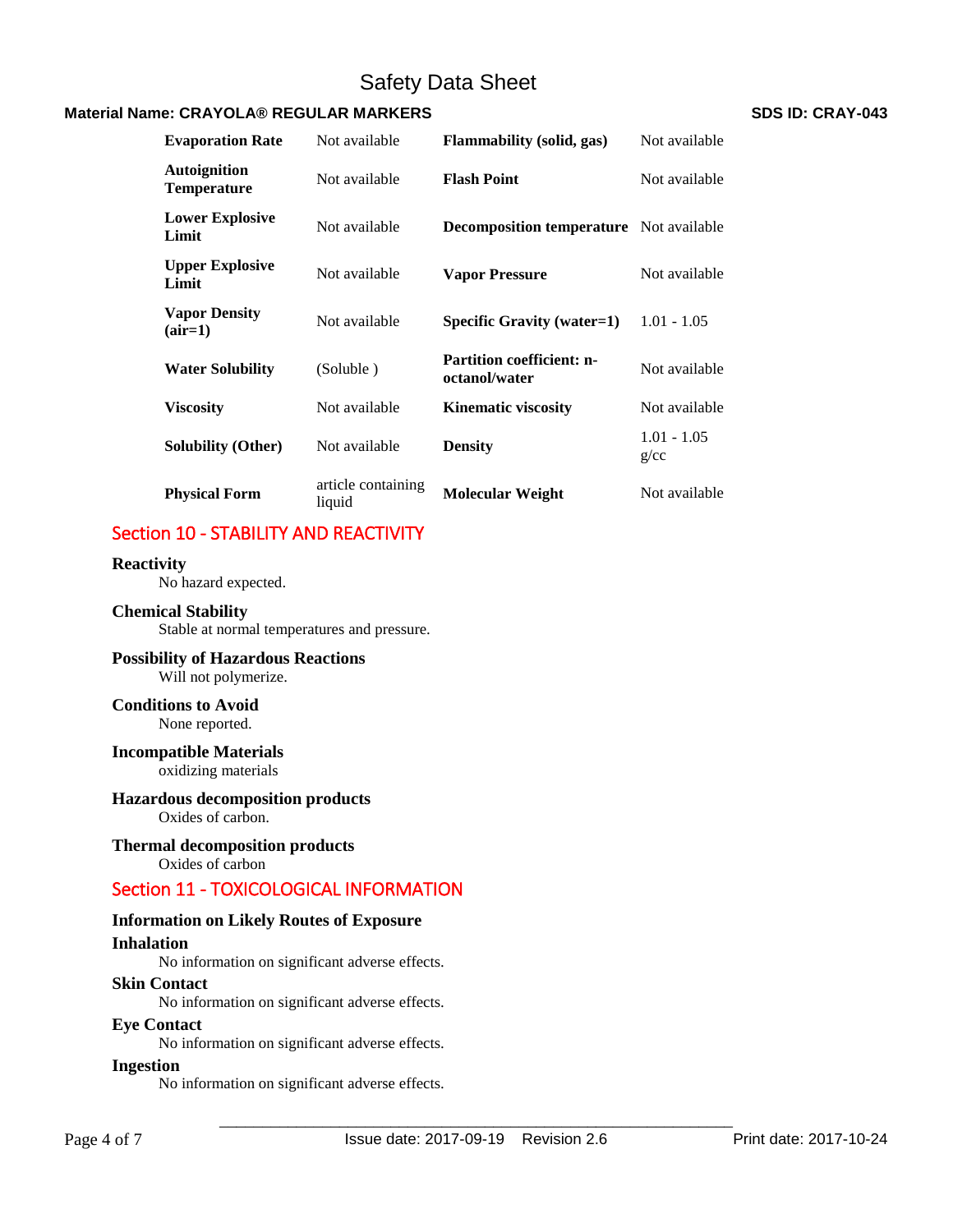# **Material Name: CRAYOLA® REGULAR MARKERS SDS ID: CRAY-043**

### **Acute and Chronic Toxicity**

### **Component Analysis - LD50/LC50**

The components of this material have been reviewed in various sources and no selected endpoints have been identified.

# **Product Toxicity Data**

**Acute Toxicity Estimate** 

No data available.

**Immediate Effects** 

None

### **Delayed Effects**

None

**Irritation/Corrosivity Data**  None

# **Respiratory Sensitization**

No information available for the product.

### **Dermal Sensitization**

No information available for the product.

### **Component Carcinogenicity**

None of this product's components are listed by ACGIH, IARC, NTP, DFG or OSHA

### **Germ Cell Mutagenicity**

No information available for the product.

# **Tumorigenic Data**

No data available

## **Reproductive Toxicity**

No information available for the product.

# **Specific Target Organ Toxicity - Single Exposure**

No target organs identified.

# **Specific Target Organ Toxicity - Repeated Exposure**

No target organs identified.

# **Aspiration hazard**

no data available.

# **Medical Conditions Aggravated by Exposure**

No data available.

# Section 12 - ECOLOGICAL INFORMATION

### **Ecotoxicity**

No information available for the product.

### **Component Analysis - Aquatic Toxicity**

No LOLI ecotoxicity data are available for this product's components.

### **Persistence and Degradability**

No information available for the product.

### **Bioaccumulative Potential**

No information available for the product.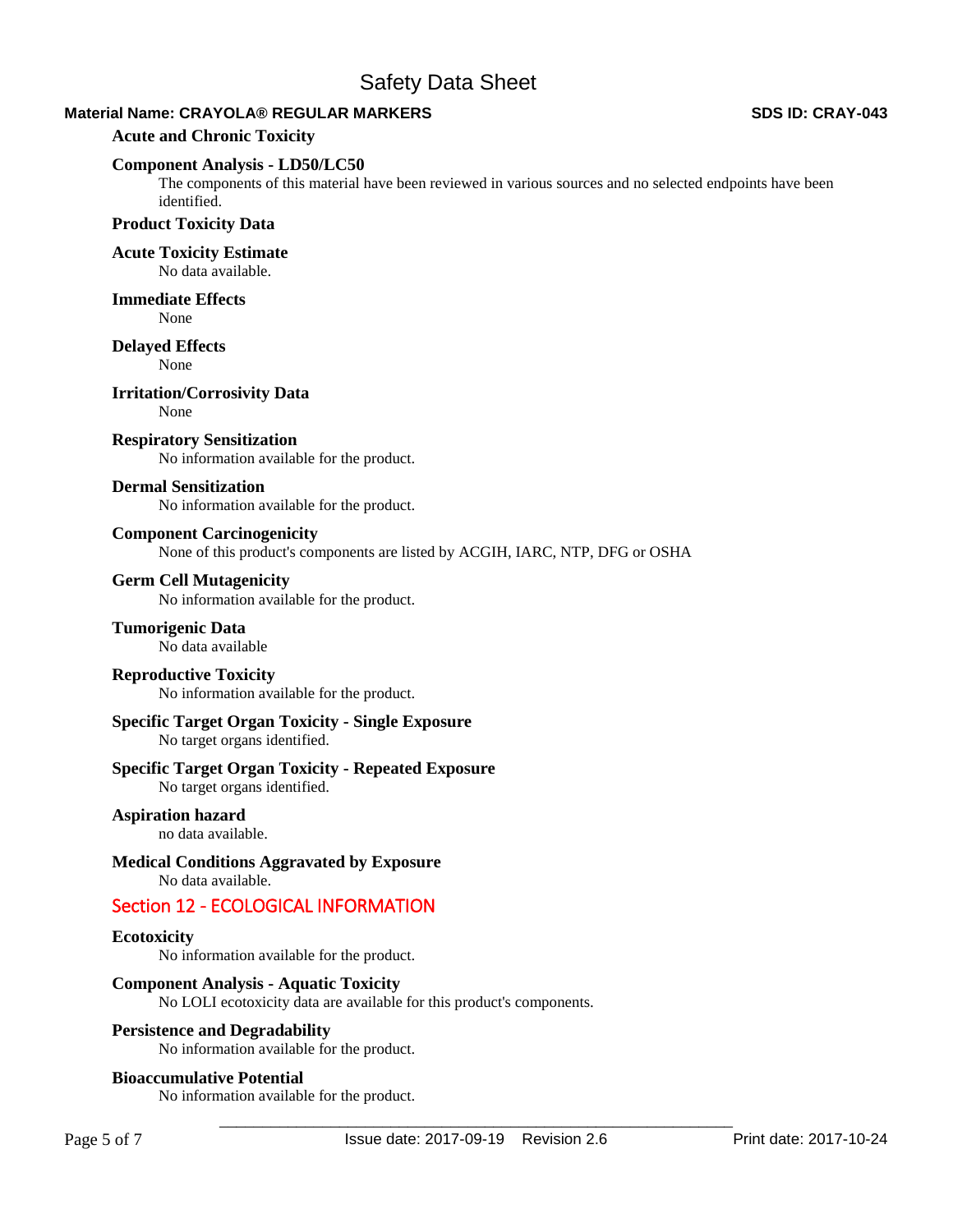# **Material Name: CRAYOLA® REGULAR MARKERS SDS ID: CRAY-043**

### **Mobility**

No information available for the product.

# Section 13 - DISPOSAL CONSIDERATIONS

## **Disposal Methods**

Dispose in accordance with all applicable regulations.

### **Component Waste Numbers**

The U.S. EPA has not published waste numbers for this product's components.

### Section 14 - TRANSPORT INFORMATION

### **US DOT Information:**

**Further information:** Not regulated as a hazardous material.

### IATA Information:

**Further information:** Not regulated as dangerous goods.

### ICAO Information:

**Further information:** Not regulated as dangerous goods.

### IMDG Information:

**Further information:** Not regulated as dangerous goods.

#### **TDG Information: Further information:** Not regulated as dangerous goods.

### **International Bulk Chemical Code**

This material does not contain any chemicals required by the IBC Code to be identified as dangerous chemicals in bulk.

# Section 15 - REGULATORY INFORMATION

### **U.S. Federal Regulations**

None of this products components are listed under SARA Sections 302/304 (40 CFR 355 Appendix A), SARA Section 313 (40 CFR 372.65), CERCLA (40 CFR 302.4), TSCA 12(b), or require an OSHA process safety plan.

### **SARA Section 311/312 (40 CFR 370 Subparts B and C) reporting categories**

No hazard categories applicable.

### **U.S. State Regulations**

None of this product's components are listed on the state lists from CA, MA, MN, NJ or PA.

### **Not listed under California Proposition 65**

### **Canada Regulations**

### **Canadian WHMIS Ingredient Disclosure List (IDL)**

The components of this product are either not listed on the IDL or are present below the threshold limit listed on the IDL.

# **WHMIS Classification**

Not a Controlled Product under Canada's Workplace Hazardous Material Information System

### **Component Analysis - Inventory**

### **U.S. Inventory (TSCA)**

All of the components of this product are listed on the TSCA Inventory.